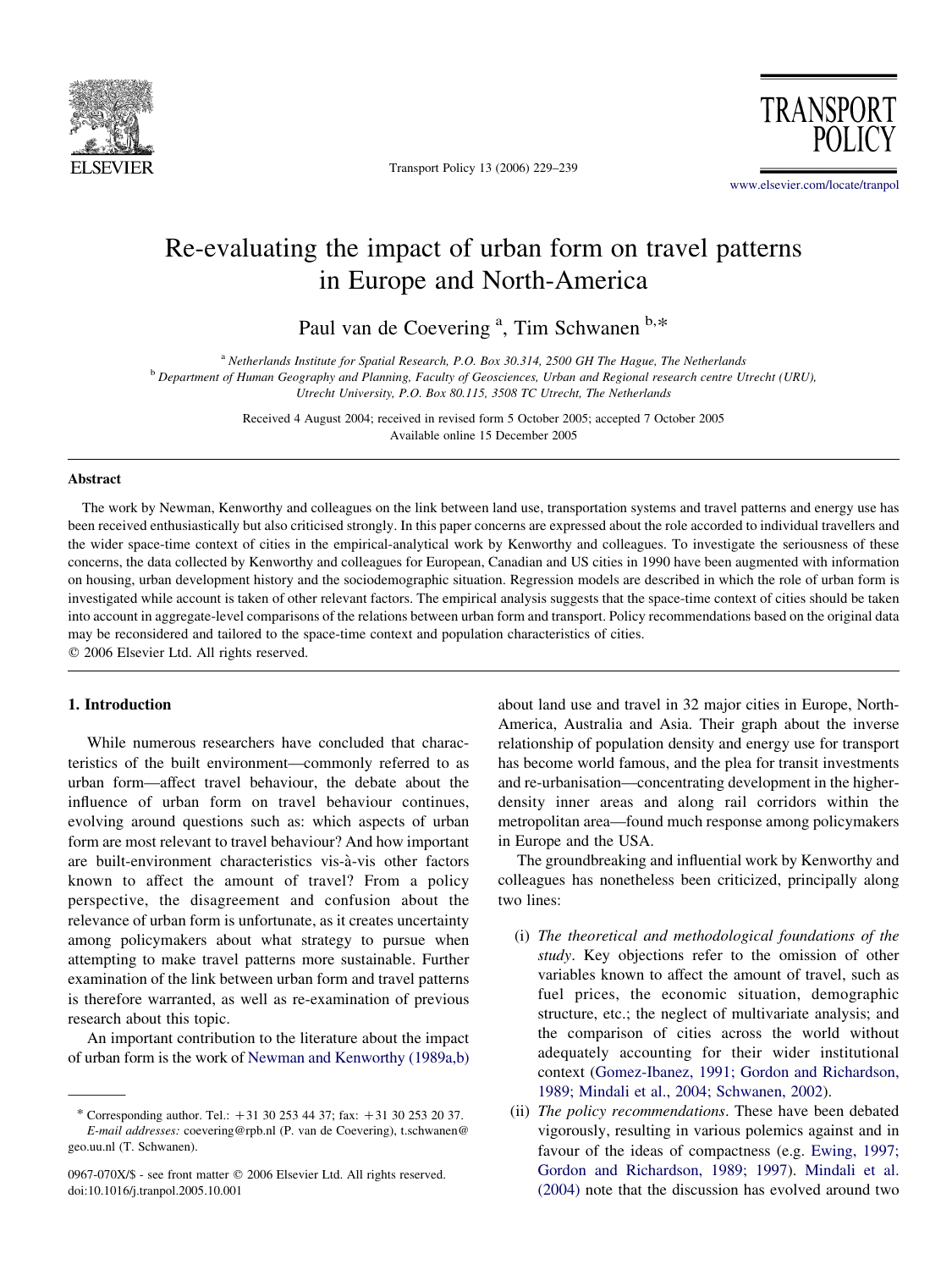central themes: the potency to increase the role of public transport and walking/bicycling in travel patterns; and households' willingness to reside in higher-density environments.

In 1999 Kenworthy and colleagues offered an update of the original work, in which they presented various extensions of and improvements like the addition of new cities to the data base and the inclusion of a number of indicators on the urban economy [\(Kenworthy et al., 1999; Newman and Kenworthy,](#page-10-0) [1999\)](#page-10-0). They continued to consider population density the key driver of the amount of travel in a given city. Hence, their policy recommendations have remained more or less the same, although it was stressed that re-urbanization efforts should be implemented in tandem with pricing measures ([Newman and](#page-10-0) [Kenworthy, 1999; 2000;](#page-10-0) see also [Newman et al., 1995](#page-10-0)). More recently, [Cameron et al. \(2003, 2004\)](#page-10-0) have provided a multivariate analysis of the relations between travel indicators, the economic situation, population and employment size and metropolitan density.

It thus appears that most criticisms on the earlier work have been taken into account in one way or another. Yet, we believe that there is room for further improvement. More specifically, we think that Kenworthy and colleagues in their empiricalanalytical work pay insufficient attention to individual travellers and to the influence of the space-time context mitigating the relations between land use and transport. Although we applaud their efforts and intentions to reduce automobile dependence, we wonder whether land use characteristics, such as density and the centrality of employment and housing, are as important as Kenworthy and colleagues have found in their analyses. Of course, other commentators have made these claims too. Yet, in contrast to earlier critiques, we have extended the Kenworthy et al. analysis of the correlations between land use and travel by accounting for the impact of socio-demographic structure, housing structure, and urban development history in an attempt to assess the relative importance of urban form vis-à-vis other characteristics. In addition, we seek to investigate to what extent the relations between travel indicators and urban form vary between Europe, Canada and the USA.

In the following section we detail our criticisms of the research by Kenworthy and associates, on the basis of which we have set up our own analysis. Section 3 describes the data and procedures followed in the analysis, while Sections 4 and 5 summarize the main results. The paper ends with a conclusion and a brief discussion of some implications for the land use and transport policies advocated by Newman, Kenworthy, their colleagues and others.

## 2. Study motivation

Stimulated by other researchers' criticisms, Newman, Kenworthy and colleagues have continuously sought to improve and extend their research since the late 1980s, which has resulted in an impressive body of work about the relations between land use and transportation. We do feel,

however, that they could have heeded more directly the criticism that travel patterns in a city are the outcome, as well as a context for, individuals' decisions with respect to housing, employment, household reproduction and leisure in their empirical-analytical work. Where individuals and households could have been accorded a more central place, [Kenworthy](#page-10-0) [et al. \(1999\)](#page-10-0) instead concentrate on the macro level of systems (see also [Newman and Kenworthy, 1999\)](#page-10-0). In some—though certainly not in all—of their publications [\(Kenworthy et al.,](#page-10-0) [1999; Cameron et al., 2003; 2004\)](#page-10-0), they even go so far as to conceive of cities as organisms behaving according to pretty fixed principles:

'The data [...] in fact illustrate some very systematic and reliable relationships between the various physical planning characteristics of cities which we might term a 'science of cities' [...]. However, in another sense, one might also call it a 'biology of cities' since the analyses [...] suggest that certain unwritten rules seem to be followed with regard to the 'organism of the city', how it functions in transportation and land use terms and how it responds to different policy stimuli, in much the same way that organisms work within certain fairly fixed biological rules.' [\(Kenworthy et al., 1999:](#page-10-0) 642)

If this were their view of how cities develop, we would reject it. There may be (strong) correlations between transportation indicators and urban form on the city level, but these do not necessarily reflect causal mechanisms. For causality to be revealed, the micro level of individuals and their households should be considered, ideally in a longitudinal perspective. This criticism is nothing new, as the vast number of studies on the links between travel behaviour and land use have shown. If an individual-level perspective is adopted and socio-demographic factors like gender, income and household structure are taken into account, the magnitude of the influence of land use on travel behaviour tends to be reduced substantially (e.g. [Snellen et al., 2002; Stead, 2001\)](#page-10-0). More advanced studies have raised even more doubts about the causality of the relations between land use and travel behaviour. From an individual choice-oriented perspective, it has been argued that attitudes towards travel and land use have to be taken into account and that observed correlations between travel and land use may reflect residential self-selection processes ([Kitamura et al., 1997;](#page-10-0) [Schwanen and Mokhtarian,](#page-10-0) [2005a,b\)](#page-10-0). Geographers drawing on Hägerstrand's constraintoriented time-geography have also questioned whether compact urban development can result in more sustainable travel patterns. They argue that higher densities and mixed land use by themselves are not enough to make travel more sustainable. The space-time co-ordination of employment, child-care and residential requirements in complex households should be put at the heart of investigations of the relations between land use and travel [\(Jarvis, 2003; Weber and Kwan,](#page-10-0) [2003\)](#page-10-0). The point to be made here is that the effects of density and centralization of housing and employment on travel behaviour are reduced, as the conceptualisation of individuals' behaviour becomes more advanced.

Work by geographers and sociologists also emphasizes that relations are contextual and contingent upon local and regional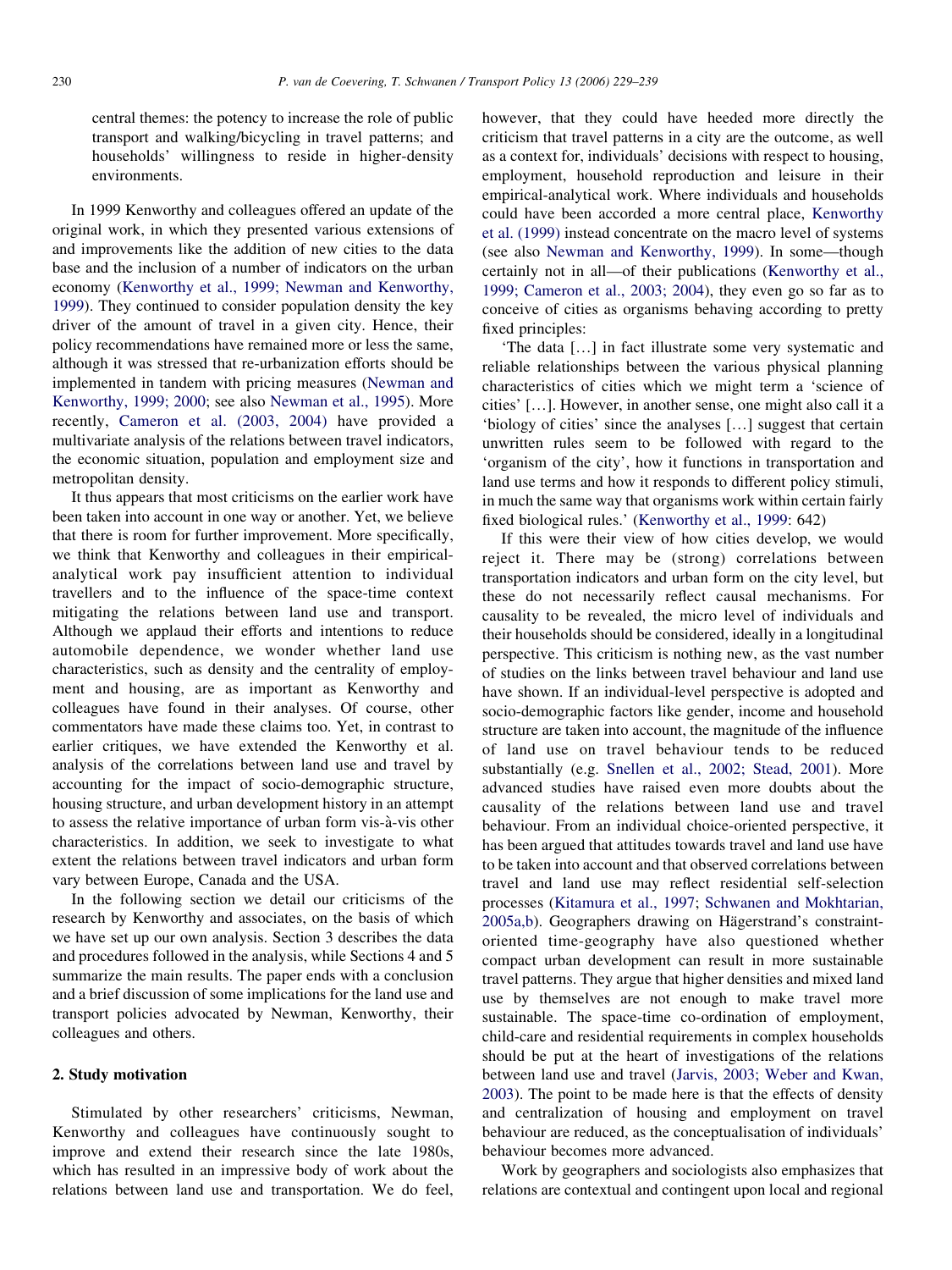<span id="page-2-0"></span>conditions (e.g. Hägerstrand, 1982; Thrift, 1996; Law, 2004). Among other things, this means that a city's development trajectory through time is unique, and that this trajectory together with cultural and institutional factors at a variety of spatial scales—for instance the metropolitan and national level—should be considered when seeking to understand its current situation. Such contextual thinking raises concerns about the usefulness of highly abstracted comparisons of cities in different parts of the world (see also [Mindali et al., 2004\)](#page-10-0). While such comparisons may produce appealing statistical outcomes, they raise questions about the comparability of cities as different from one another as Stockholm and Edmonton or San Diego and Amsterdam. We should add that Newman and Kenworthy in their 1999 book do a better job of taking account of cities' space-time context, for instance with their efforts to incorporate elements from postmodernism in their planning approach and their call for localised, grassroots-oriented planning efforts to make cities more sustainable [\(Newman](#page-10-0) [and Kenworthy, 1999](#page-10-0), Chapter 6). One could argue that it is a missed opportunity that they did not extend these attempts to their empirical-analytical work.

Our concerns about the otherwise commendable project by Newman, Kenworthy and colleagues are more than analytical play, for they may have consequences for the policy implications to be drawn from their empirical work. On the positive side, if the link between urban form and travel at the metropolitan level does not reflect (direct) causality and if cities are not really comparable without reckoning for their cultural, historical and institutional context, one wonders whether a single overarching model or vision for the future sustainable city [\(Newman and Kenworthy, 1999; 2000](#page-10-0)) is fully instrumental in reducing automobile dependence. Perhaps explicit tailoring of the vision to groups of cities facing broadly comparable contextual conditions makes it more useful in practice. Yet, there is also a more pessimistic note to be made. If it is other factors rather than land use that are more directly related to travel patterns—for instance, a city's population size or its socio-economic profile—the prospects for making cities more sustainable through physical planning are bleaker than Newman and colleagues suggest.

With our empirical analysis we seek to achieve two related goals. First, we aim to gain insight into the relative importance of urban form in explaining (in a statistical sense) variations in metropolitan-wide travel patterns vis-à-vis cities' development history, housing and sociodemographic situation. The focus on these factors reflects our concerns about the omission of cities' space-time context in the empirical analysis by Kenworthy and colleagues. Some of the sociodemographic factors have also been included to account in some ways for the roles that individuals' resources and restrictions play in determining their travel choices.<sup>1</sup> Second, we seek to ascertain to what extent the relations between urban form and metropolitan-wide travel

patterns differ across regional contexts. We have therefore allowed the effects of land use variables and other determinants on travel patterns to vary among European, Canadian, and US cities. The reason for looking separately at Canadian cities is that descriptive analysis suggests that they are less car dependent than their US counterparts [\(Kenworthy et al.,](#page-10-0) [1999](#page-10-0)).

#### 3. Data and research design

Ideally, we would have used longitudinal, individual-level travel behaviour data in a multitude of cities across the world for this study. However, since such data are not available, we decided to employ and extend the data collected by Kenworthy and colleagues. There are pros and cons to this choice. The most important drawback is that our analysis provides few insights on causal mechanisms, which would require individual-level data at multiple points in time. On the other hand, use of the Kenworthy et al. data augmented with information on cities' development history, housing conditions and sociodemographic situation allows us to gain more detailed insights in the strength of the land use and transportation link in the cities considered by Kenworthy and colleagues. It also makes this study better comparable to their work.

Because the data by [Kenworthy et al. \(1999\)](#page-10-0) do not contain socio-economic data (other than the Gross Regional Product) or housing and development history-related factors, we have collected additional information by consulting various statistical organisations in Europe and North America. Due to time and monetary restrictions we had to limit the search for additional data to cities in North America and Europe in the year 1990, and exclude data from cities in Australia and Asia as well as data from the 1960–1980 period from the analysis. After combining the obtained data with those in [Kenworthy](#page-10-0) [et al. \(1999\)](#page-10-0) and checking their compatibility, we found that sufficient data was available for 31 cities in Europe, Canada and the USA (Table 1). An overview of the statistical agencies contacted and the exact procedures for merging the various data is available in [Van de Coevering \(2003\)](#page-10-0).

| Table 1 |  |                        |
|---------|--|------------------------|
|         |  | Cities in the analysis |

| European cities  | Canadian cities | US cities     |
|------------------|-----------------|---------------|
| Amsterdam        | Calgary         | <b>Boston</b> |
| <b>Brussels</b>  | Edmonton        | Chicago       |
| Copenhagen       | Montreal        | Denver        |
| <b>Frankfurt</b> | Ottawa          | Detroit       |
| Hamburg          | Toronto         | Houston       |
| London           | Vancouver       | Los Angeles   |
| Munich           | Winnipeg        | New York      |
| Paris            |                 | Phoenix       |
| Stockholm        |                 | Portland      |
| Vienna           |                 | Sacramento    |
| Zurich           |                 | San Diego     |
|                  |                 | San Francisco |
|                  |                 | Washington    |

Geographical definitions available in [Kenworthy et al. \(1999\)](#page-10-0).

<sup>&</sup>lt;sup>1</sup> Careful interpretation of aggregate-level measures like those here is warranted; relations observed at the aggregate level need not hold at the disaggregate level (a phenomenon known as ecological fallacy [\(Robinson,](#page-10-0) [1950](#page-10-0))).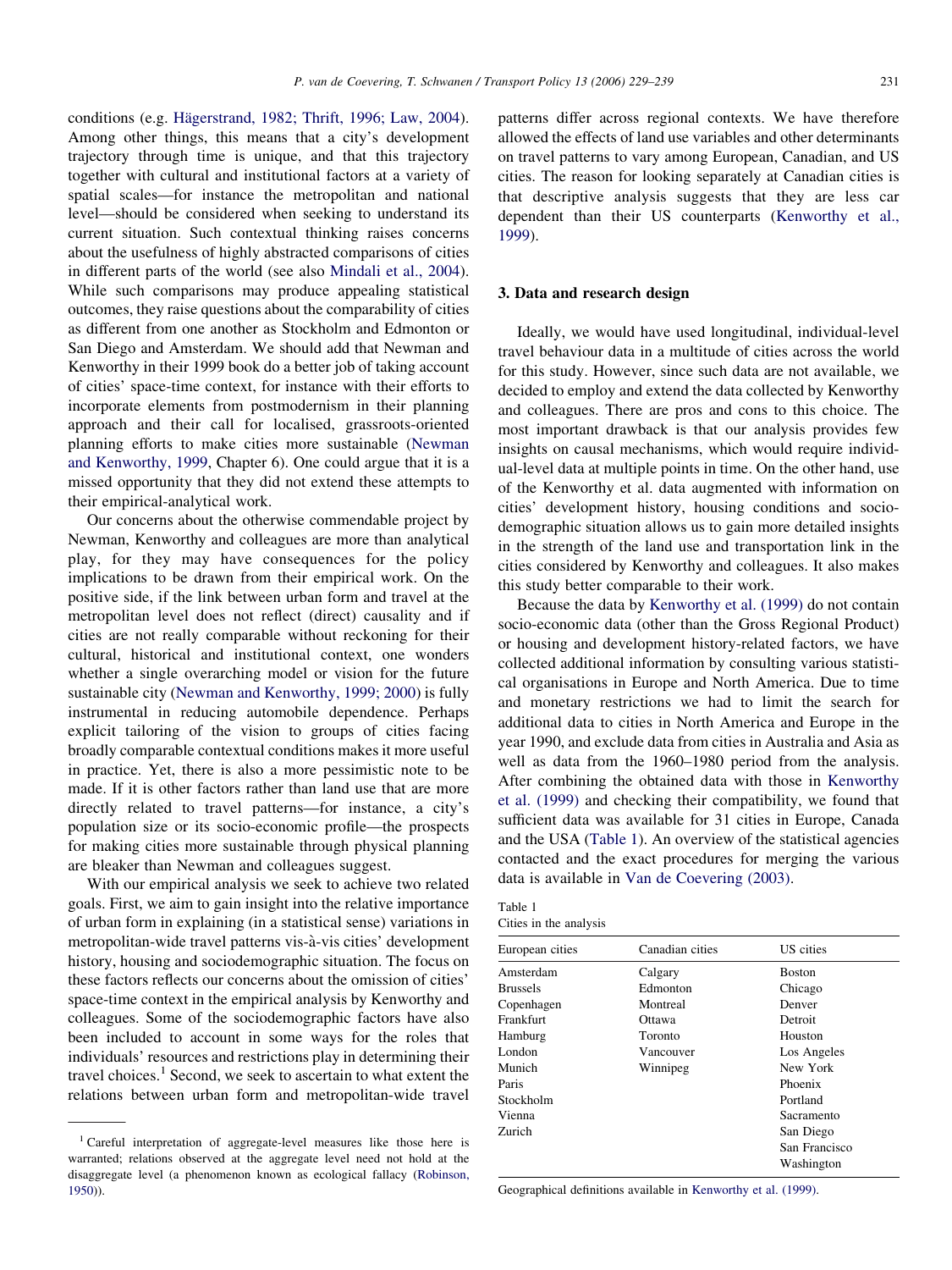<span id="page-3-0"></span>

Table 2

| Potential explanatory variables with mean scores for European, Canadian and US cities |  |  |  |  |  |  |
|---------------------------------------------------------------------------------------|--|--|--|--|--|--|
|---------------------------------------------------------------------------------------|--|--|--|--|--|--|

| Variable name                                     | Description                                                                             | European<br>cities | Canadian<br>cities | US cities |
|---------------------------------------------------|-----------------------------------------------------------------------------------------|--------------------|--------------------|-----------|
| Urban form                                        |                                                                                         |                    |                    |           |
| Population density metropolitan area <sup>a</sup> | Number of residents/ha for the whole metropolitan area                                  | 49.9               | 28.1               | 14.2      |
| Population density inner area <sup>a</sup>        | Number of residents/ha for the inner area                                               | 87.0               | 43.6               | 35.6      |
| Population density CBD <sup>a</sup>               | Number of residents/ha for the CBD                                                      | 106.4              | 38.0               | 50.0      |
| Population centrality inner area <sup>a</sup>     | Proportion of the population residing in the inner area                                 | 39.6               | 27.0               | 24.1      |
| Population centrality CBD <sup>a</sup>            | Proportion of the CBD population in the total population                                | 3.4                | 1.4                | 0.8       |
| Employment density metropolitan area <sup>a</sup> | Number of jobs/ha for the whole metropolitan area                                       | 31.5               | 14.4               | 8.1       |
| Employment density inner area <sup>a</sup>        | Number of jobs/ha for the inner area only                                               | 84.6               | 44.6               | 27.2      |
| Employment density CBD <sup>a</sup>               | Number of jobs/ha for the CBD only                                                      | 345.1              | 354.6              | 429.9     |
| Employment centrality inner area <sup>a</sup>     | Proportion of jobs in the inner area in the total number of jobs                        | 58.1               | 44.2               | 32.8      |
| Employment centrality CBD <sup>a</sup>            | Proportion of jobs in the CBD in the total number of jobs                               | 19.7               | 19.7               | 10.5      |
| Transport service level                           |                                                                                         |                    |                    |           |
| Road supply <sup>a</sup>                          | Total road length (km) per 1000 inhabitants                                             | 2.4                | 4.7                | 6.8       |
| Parking CBD <sup>a</sup>                          | Number of public parking places per 1000 CBD employees                                  | 229.7              | 408.1              | 467.8     |
| Transit supply <sup>a</sup>                       | Total number of public transport service kilometre per inhabitant                       | 92.5               | 58.0               | 28.4      |
| Rail density <sup>a</sup>                         | Total rail track (km) per hectare                                                       | 3650.9             | 390.0              | 152.9     |
| Ratio road to transit supply <sup>a</sup>         | Number of public transport service kilometre divided by the number<br>of road kilometre | 42467.7            | 14186.7            | 5080.2    |
| Ratio transit to car speed <sup>a</sup>           | Average speed of transit divided by the average car speed                               | 1.14               | 0.61               | 0.57      |
| Housing and development history                   |                                                                                         |                    |                    |           |
| Housing tenure <sup>b</sup>                       | Proportion of rental dwellings in the total number of dwellings                         | 68.4               | 42.8               | 42.0      |
| Dwelling size <sup>b</sup>                        | Average number of rooms per dwelling                                                    | 3.3                | 6.0                | 5.2       |
| Built before 1945 <sup>b</sup>                    | Proportion of dwellings built before 1945                                               | 41.7               | 12.8               | 16.2      |
| Built 1945-1970 <sup>b</sup>                      | Proportion of dwellings built during 1945–1970                                          | 35.7               | 38.4               | 41.8      |
| Built since 1971 <sup>b</sup>                     | Proportion of dwellings built since 1971                                                | 22.6               | 48.8               | 42.1      |
| Socio-economic situation                          |                                                                                         |                    |                    |           |
| Car ownership <sup>a</sup>                        | Number of cars per 1000 inhabitants                                                     | 397.1              | 524.3              | 607.8     |
| Gender <sup>b</sup>                               | Proportion of males in the population                                                   | 47.9               | 49.1               | 49.1      |
| Highly educated                                   | Proportion of inhabitants holding a bachelor/master degree                              | 24.8               | 18.3               | 24.1      |
| Share 19-39 year                                  | Proportion of the population aged 19-39                                                 | 40.4               | 36.0               | 36.9      |
| Share 40-64 year                                  | Proportion of the population 40–64                                                      | 23.6               | 26.9               | 25.7      |
| Share $65 +$ year                                 | Proportion of the population aged 65 or over                                            | 16.1               | 10.4               | 10.7      |
| Household size                                    | Average number of persons per household                                                 | 2.1                | 2.6                | 2.6       |
| Proportion employed                               | Proportion of employed persons in the total population                                  | 49.3               | 55.2               | 49.3      |
| Service employment                                | Proportion of workers employed in services                                              | 51.1               | 53.0               | 48.4      |
| Industry employment                               | Proportion of workers employed in industry                                              | 22.2               | 18.3               | 21.2      |
| Trade/transport employment                        | Proportion of workers employed in trade/transport                                       | 24.0               | 25.9               | 27.5      |
| GRP per capita                                    | Gross regional product (1000 US\$) per inhabitant                                       | 31.7               | 22.6               | 26.8      |
| Population                                        | Natural logarithm of metropolitan area inhabitants                                      | 14.2               | 14.0               | 15.1      |

<sup>a</sup> Drawn from Kenworthy et al. (1999).<br><sup>b</sup> Additional data obtained from statistical agencies.

This paper investigates the relations between the following sets of factors on travel patterns (Table 2):

- (i) Urban form, here represented by two dimensions that have been shown repeatedly to affect travel patterns at the metropolitan level (e.g. [Mindali et al., 2004;](#page-10-0) [Schwanen et al., 2004](#page-10-0)): the land-use intensity and the land-use distribution or centrality. The intensity dimension was operationalised through the population and employment density of the metropolitan area, inner area—that part of a city that has been built prior to World war II—and the Central Business District (CBD). Landuse centrality is represented by the percentage of the total number of inhabitants or jobs that is located in the inner area or in the CBD.
- (ii) The transport service level: the supply of infrastructure for car travel and public transport. We readily

acknowledge that the relation between transport service level and travel patterns is to some extent a chicken-andegg problem and that the two are co-constitutive. However, one can argue that in the short run the service level has a clear effect on individuals' behaviour (cf. conventional mode choice analysis and also the work by Newman and colleagues);

- (iii) Housing system and development history: tenure, age of the dwelling stock and dwelling size;
- (iv) Socio-demographic situation: this label is shorthand for factors associated with the demographic structure (age and gender) and the socio-economic structure (education, income level, etc.)

The following travel indicators drawn from [Kenworthy](#page-10-0) [et al. \(1999\)](#page-10-0) are analysed in this paper: the average annual number of kilometres by private car per inhabitant as an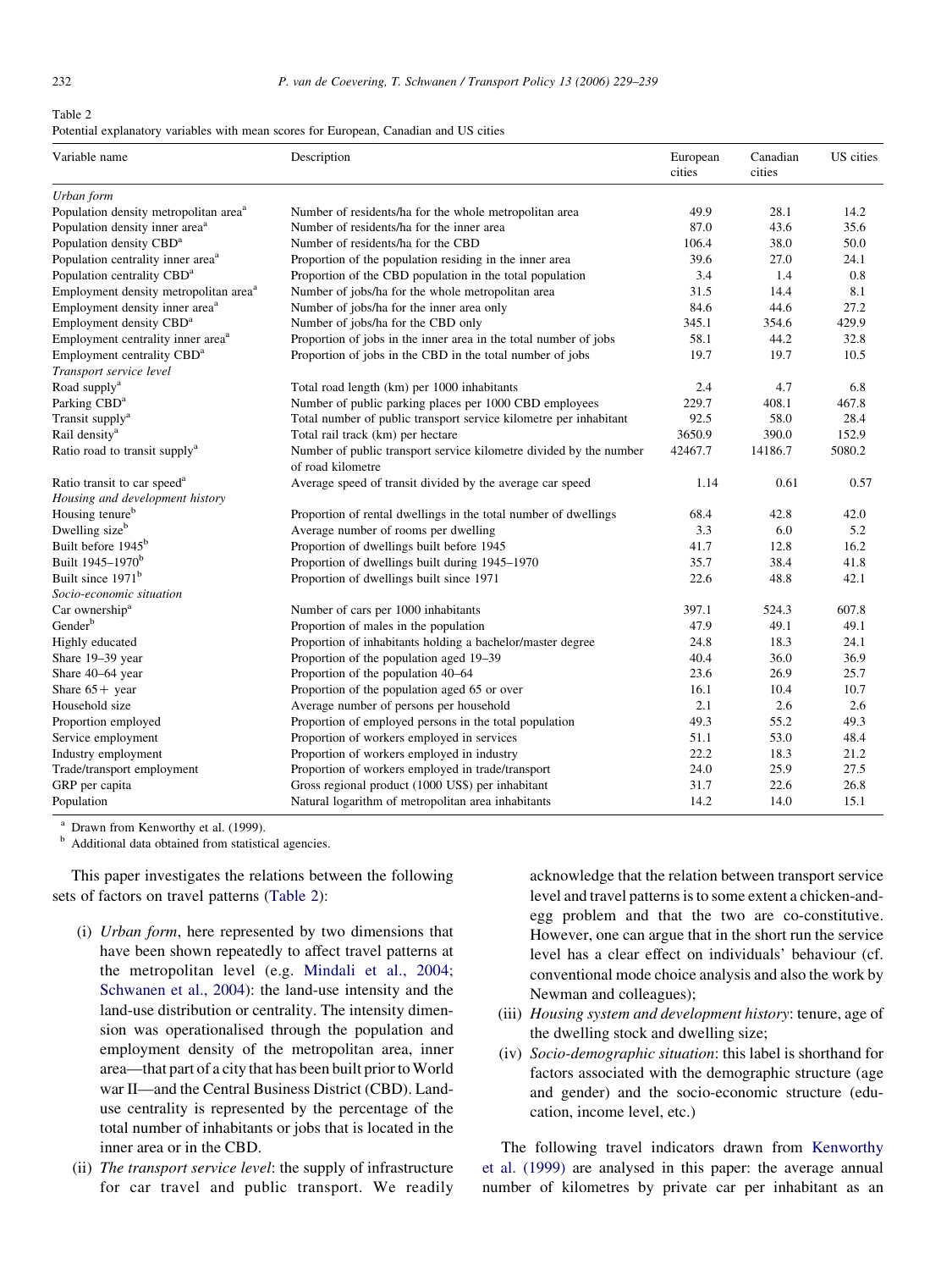<span id="page-4-0"></span>indicator of the distance travelled by private car; the average annual number of passenger kilometres by transit per inhabitant as an indicator of the distance travelled by public transport; the average (one-way) commuting distance; the average (one-way) commuting time; and the modal split for commuting as reflected by the percentage of commuting trips by private car, by public transport, and walking/bicycling, respectively. These indicators have been selected because of their relevance to land-use and transportation policies. Distance travelled and modal split are directly linked with energy consumption and the sustainability debate. Special attention is given to commuting, which has long played a central role in policy debates due to its close association with congestion problems and its regular and habitual character. Commuting time is taken into consideration because of its association with quality of life and the level of time pressure workers experience.

For the analysis ordinary least squares regression modelling was used. Because the sample of cities is very small, the specification of regression models as parsimonious as possible was required. Rather than including all variables in the models, we chose to detect and include those that had the strongest statistical association with a given dependent variable with the help of the forward stepwise procedure in the SPSS software. This procedure also helped to avoid problems of multicollinearity among the independent variables in the models. Other checks for multicollinearity were also performed. Where multicollinearity was suspected, bivariate correlation coefficients between variables were calculated and one or more variables dropped from the model specification if correlation coefficients exceeded the value of 0.8.

Two types of regression models have been specified:

(i) Generic models in which statistically significantly relationships between the potential explanatory variables and the indicators of travel patterns are identified for all 31 cities in our sample, and no account is taken of regional variations in the effects of potential explanatory variables; and

Table 3 Regression models total distance travelled by transport mode (ii) Regional models in which the effects of independent variables on the travel indicators are allowed to differ among Europe, Canada and the USA. For the latter the generic specifications served as the base. Three regional dummy indicators were created—Europe  $(1 = \text{city}$  lies in Europe;  $0$  = otherwise); Canada (1 = city lies in Canada; 0= otherwise); and USA (1= city lies in USA; 0= otherwise)—and these were interacted with the explanatory variables included in the generic model specifications. The generic models were then re-estimated with the interactions of the regional dummies and explanatory variables in question also allowed to be included.

A note of caution is in order before the analysis results are discussed. As [Table 1](#page-2-0) already showed, the number of observations in our sub-sample of cities is small and this might lead to biased results. We have sought to prevent biases as much as possible by carefully checking the distribution characteristics of each variable and by including only effects that appeared to be robust, in the sense that they showed up with consistent signs in alternative model specifications. Visual inspection of residuals was employed to avoid problems of heteroscedasticity.

# 4. General impacts

#### 4.1. Total distance by private car

After controlling for other factors, two urban form indicators are statistically significantly related to the number of car kilometres per person (Table 3). As expected, inhabitants of cities with a higher population density at the metropolitan level drive travel fewer kilometres by car. The centrality of employment has a comparable though weaker statistical effect: a higher percentage of jobs in the CBD tends to reduce the distance travelled by car.

Of the non-urban form factors, the percentage of workers in the total population is the only variable included in the model. It is negatively related to the distance by car, which may at first

|                               | Total distance by private car per capita |             |          | Total distance by public transport per capita |                     |          |
|-------------------------------|------------------------------------------|-------------|----------|-----------------------------------------------|---------------------|----------|
|                               | B                                        | t-statistic | Beta     | B                                             | <i>t</i> -statistic | Beta     |
| Urban form                    |                                          |             |          |                                               |                     |          |
| Population density urban area | $-135.6$                                 | $-8.06$     | $-0.754$ |                                               |                     |          |
| Employment density inner area |                                          |             |          | 7.23                                          | 4.31                | 0.322    |
| Employment centrality CBD     | $-121.3$                                 | $-2.87$     | $-0.265$ |                                               |                     |          |
| Transport service level       |                                          |             |          |                                               |                     |          |
| Ratio transit to road supply  |                                          |             |          | 0.017                                         | 5.82                | 0.444    |
| Rail density                  |                                          |             |          | 0.094                                         | 4.69                | 0.335    |
| Parking CBD                   |                                          |             |          | $-1.08$                                       | $-4.31$             | $-0.294$ |
| Socio-economic situation      |                                          |             |          |                                               |                     |          |
| Proportion employed           | $-165.2$                                 | $-3.36$     | $-0.270$ | 21.86                                         | 2.75                | 0.142    |
| GRP per capita                |                                          |             |          | $-39.79$                                      | $-3.32$             | $-0.283$ |
| Population                    |                                          |             |          |                                               |                     |          |
| Constant                      | 22124.1                                  | 8.69        |          | 701.82                                        | 1.47                |          |
| $R^2$ adjusted                |                                          | 0.834       |          |                                               | 0.955               |          |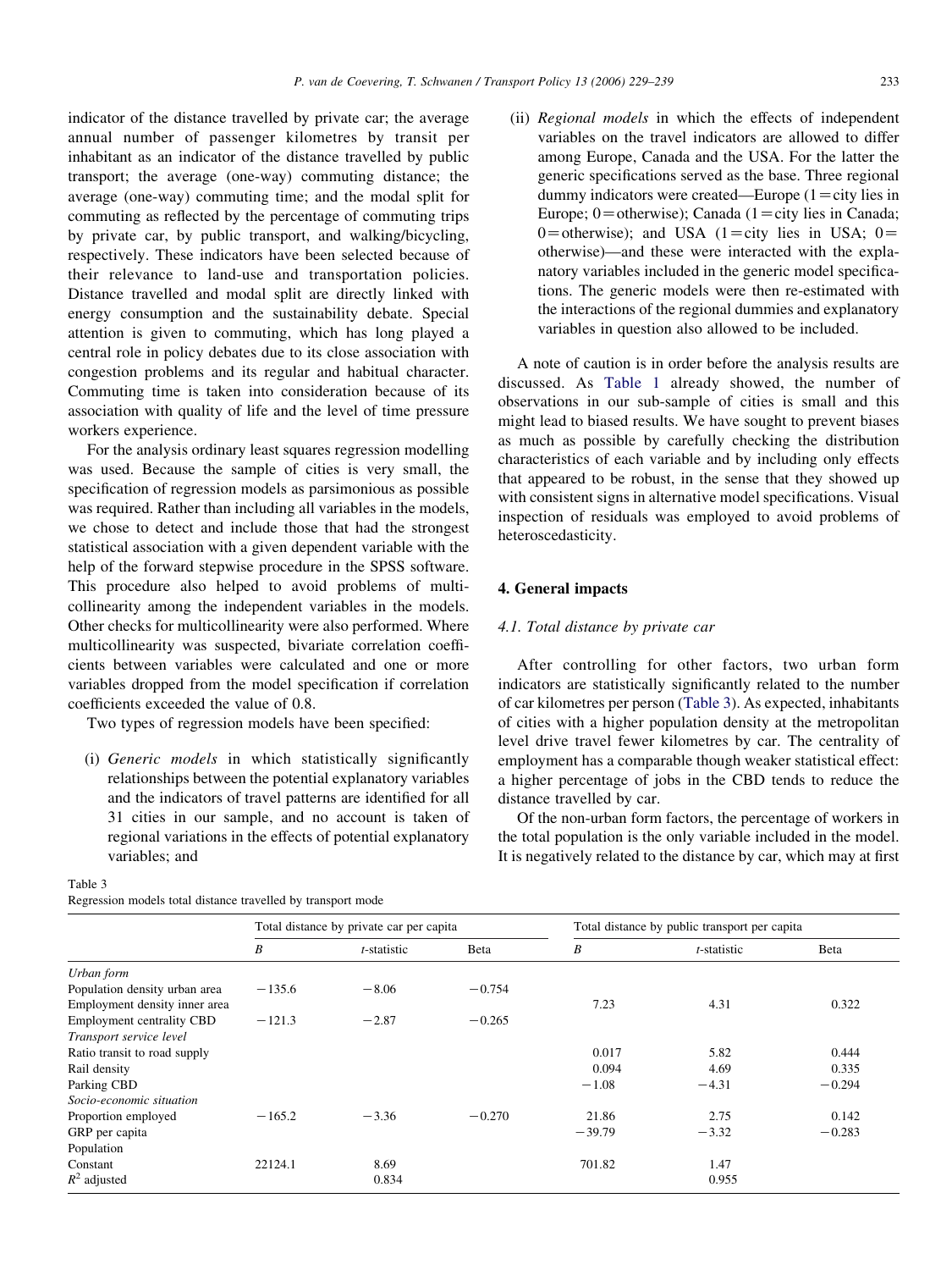<span id="page-5-0"></span>sight appear counterintuitive. While it is conceivable that this aggregate-level relationship may not hold at the disaggregate level of individual travellers and one should be wary with drawing conclusions about individual behaviour from aggregate-level measures, this result might be explained in terms of time availability and commuting patterns. Many employed persons may have less time available for non-work activities and associated travel because they are tied to their workplace for significant parts of the week. In addition, public transport is better geared towards commuting to/from the workplace, which makes up a large part of the total travel activity of workers. This is because commuting is more concentrated in space and time than non-work travel.

## 4.2. Total distance by public transport

The statistical relations between land use and total distance by public transport appear to be smaller than for distance by car. The employment density for the inner area is the only urban form indicator included in the model, indicating that larger distances are travelled by public transport in metropolitan areas with more jobs per hectare in the core [\(Table 3\)](#page-4-0). This is presumably because the spatial concentration of functions leads to a concentration of traffic flows, which makes transit more attractive. The influence of public transport infrastructure, which is of course usually related to land use factors, is captured by two variables which are both positively correlated with the distance by public transport: the ratio of public transport to road supply—the most important determinant in the model—and rail density. Further and in line with expectations, the distance by public transport also increases as public parking supply in the CBD is lower.

Two additional factors are included in this model. The Gross Regional Product (GRP) per capita and the percentage of employed persons in the total population both have a statistically significant influence on the distance by public transport. A higher GRP reduces the number of public transport kilometres. Under the assumption that for door-to-door trips (including access, waiting and egress times) the average travel speeds for the car tends to be higher than for intra-urban transit, the effect for the GRP is consistent with observations by

#### Table 4

Regression models average commuting distance and time

[Schafer \(1998\)](#page-10-0) that a higher level of economic prosperity leads to more use of fast transport systems. The positive influence of the share of workers is in line with the remarks in the previous subsection and suggests that substitution exists between transport modes: a higher percentage of workers results in less car but more public transport kilometres per capita, supporting the notion that transit is more competitive for commuting than for other travel purposes.

#### 4.3. Commuting distance

The regression model for the average commuting distance in Table 4 points out that the percentage of jobs in the CBD is the only urban form variable to be statistically significantly related to commuting distance. A higher percentage of jobs in the CBD leads to a shorter average commuting distance, thereby suggesting that metropolitan areas have shorter commuting distances as they have a stronger monocentric orientation. This result is not consistent with the co-location hypothesis, which states that commutes tend to be shorter on average in polycentric metropolitan areas as a result of individuals' and firms relocation behaviour [\(Gordon et al., 1989; Levinson and](#page-10-0) [Kumar, 1994\)](#page-10-0). Note, however, that the co-location hypothesis focuses on commuting time rather than distance, for it is time that is of prime interest to both employees and employers. The (ambiguous) empirical evidence for the co-location hypothesis that is available is stronger for commuting time than for distance ([Schwanen et al., 2004](#page-10-0) for a detailed discussion).

Population size is positively correlated with the average commuting distance. This may reflect that the maximum distance between an individual's residential and workplace location can be longer in larger cities. The model also reflects one of the most frequently recurring findings in the commuting literature, namely that males tend to have longer home-to-work trips than women. Consequently, we find that at the aggregate level a higher percentage of males in the population leads to longer commute distances. This finding has often been explained by referring to the household responsibility hypothesis arguing that women work closer to home than men, because the former are still responsible for the bulk of household and childcare tasks [\(Turner and Niemeier, 1997\)](#page-10-0).

|                                  | Average commuting distance |             |          | Average commuting time |             |          |
|----------------------------------|----------------------------|-------------|----------|------------------------|-------------|----------|
|                                  | B                          | t-statistic | Beta     | B                      | t-statistic | Beta     |
| Urban form                       |                            |             |          |                        |             |          |
| Employment centrality inner area |                            |             |          | 0.071                  | 1.98        | 0.297    |
| <b>Employment centrality CBD</b> | $-0.22$                    | 4.42        | $-0.453$ |                        |             |          |
| Transport service level          |                            |             |          |                        |             |          |
| Rail density                     |                            |             |          | $-0.62^{E}-04$         | $-4.40$     | $-0.544$ |
| Socio-economic situation         |                            |             |          |                        |             |          |
| Car ownership                    |                            |             |          | $-0.017$               | $-4.20$     | $-0.585$ |
| Gender                           | 1.57                       | 4.58        | 0.451    |                        |             |          |
| Proportion employed              |                            |             |          | 0.23                   | 3.00        | 0.339    |
| Population                       | 1.25                       | 3.62        | 0.333    | 2.41                   | 5.25        | 0.615    |
| Constant                         | $-79.05$                   | $-4.32$     |          | $-12.89$               | $-1.35$     |          |
| $R^2$ adjusted                   | 0.776                      |             |          | 0.770                  |             |          |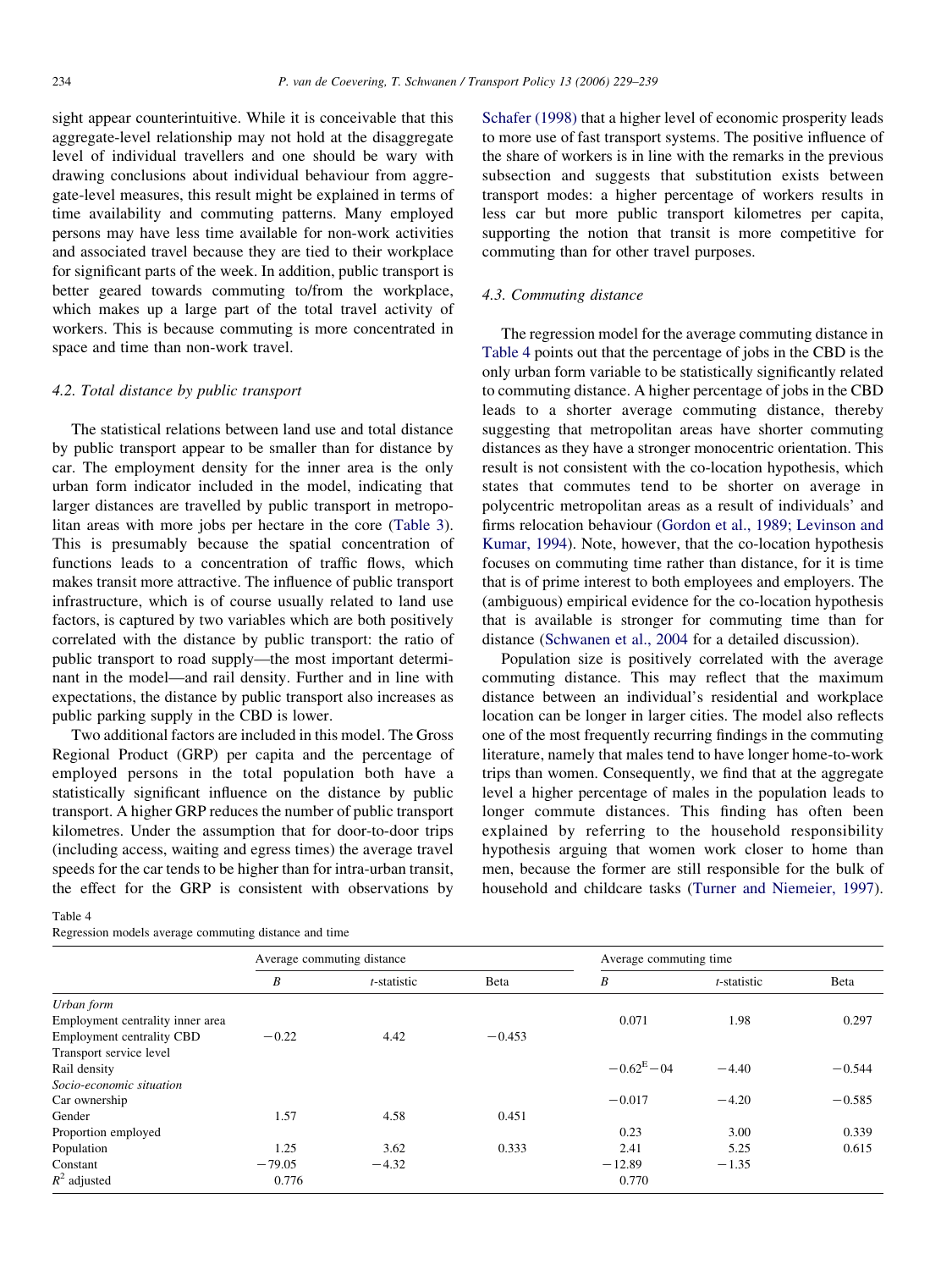Other explanations include women's lower wages, the spatial segmentation of the labour market, and the fact that women hold other types of occupation than men [\(Hanson and Pratt,](#page-10-0) [1995; Macdonald, 1999\)](#page-10-0).

#### 4.4. Commuting time

[Table 4](#page-5-0) suggests that the concentration of employment in the inner area is the only urban form factor that is significantly and positively related to the average commuting time. In other words, the more monocentric an urban area is, the longer is the average commuting time—a finding that is diametrically opposed to those for the average commuting distance in the previous subsection. Two interrelated explanations may be given [\(Levinson and Kumar, 1997; Schwanen et al., 2004\)](#page-10-0). First, in cities with a strong concentration of employment in the metropolitan core the average travel speed may be lower as a result of congestion and parking problems, and this lower speed may offset a shorter distance and result in a longer average commuting time. This is a key element of the co-location hypothesis, since it is this longer commute time that may motivate firms and households to look for a location in the (outer) suburbs. Second, in monocentric cities public transport and walking/bicycling are often used more frequently, which also reduces the average travel speed in a city.

A comparison of the standardised beta coefficients in [Table 4](#page-5-0) indicates that population size is most strongly correlated with commuting time, indicating that larger metropolitan areas have longer average commute times. This is more or less consistent with the findings regarding commute distance presented above. The model further suggests that a higher public transport service level is associated with a lower

| Table |  |
|-------|--|
|       |  |

Regression models modal split for commuting

average commuting time. While it is tempting to conclude from this that extending transit services may reduce congestion, we are wary to do so given that the direction of the causality is not very clear in this instance. More detailed analysis is required focusing on individual behaviour in a longitudinal perspective.

We also find that the average commuting time is longer as the level of car ownership is higher and in metropolitan areas with a larger share of workers in the total population. The former result may reflect higher levels of economic wellbeing (not captured by the GRP per capita), or that in cities with higher levels of car ownership road congestion is more prevalent which may decrease travel speeds and hence lengthen travel times. The latter might be related to the fact that public transport is used more and the private car less as the share of workers increases (see Sections 4.2 and 4.3). Travel times for public transport trips are often longer than for car trips, because public transport is used more for longer-distance trips and because transit usage incurs transfer, waiting, access and egress times ([Krygsman, 2004\)](#page-10-0). Alternatively, the level of congestion may be higher in areas where the share of workers is larger, and this may adversely affect travel speeds.

#### 4.5. Modal split for commuting

Table 5 presents the results for the regression models for the modal split for commuting. As explained before, three models are specified for the percentage of commuting trips by car, by public transport and by walking/bicycling, respectively. Consistent with expectations, a higher population density is associated with a smaller share of the car and more walking/bicycling. In addition, the share of public transport becomes larger as the resident population is more strongly

|                                                | Share of the private car |             | Share of public transport |                 |             | Share of walking/bicycling |          |             |          |
|------------------------------------------------|--------------------------|-------------|---------------------------|-----------------|-------------|----------------------------|----------|-------------|----------|
|                                                | $\boldsymbol{B}$         | t-statistic | <b>B</b> eta              | B               | t-statistic | Beta                       | B        | t-statistic | Beta     |
| Urban form                                     |                          |             |                           |                 |             |                            |          |             |          |
| Population density<br>metropolitan area        | $-0.39$                  | $-5.21$     | $-0.334$                  |                 |             |                            | 0.088    | 1.99        | 0.196    |
| Population centrality<br>inner area            |                          |             |                           | 0.24            | 3.14        | 0.192                      |          |             |          |
| <b>Employment density</b><br>inner area        |                          |             |                           | 0.26            | 8.82        | 0.607                      | $-0.130$ | $-6.36$     | $-0.579$ |
| Transport service level                        |                          |             |                           |                 |             |                            |          |             |          |
| Ratio of transit to road<br>supply             |                          |             |                           | $1.84^{E} - 04$ | 3.41        | 0.253                      |          |             |          |
| Parking places in CBD                          |                          |             |                           | $-0.011$        | $-2.55$     | $-0.154$                   |          |             |          |
| Housing and development history                |                          |             |                           |                 |             |                            |          |             |          |
| Housing tenure (share)<br>of rental dwellings) | $-0.32$                  | $-4.67$     | $-0.242$                  |                 |             |                            | 0.47     | 11.57       | 0.912    |
| Built before 1945                              | $-0.44$                  | $-6.17$     | $-0.335$                  |                 |             |                            |          |             |          |
| Socio-economic situation                       |                          |             |                           |                 |             |                            |          |             |          |
| Employment in trade/<br>transport              | 0.93                     | 3.52        | 0.156                     |                 |             |                            | $-1.17$  | $-7.84$     | $-0.501$ |
| Household size                                 | 11.31                    | 3.48        | 0.168                     |                 |             |                            |          |             |          |
| Percentage employed                            | $-0.70$                  | $-4.61$     | $-0.179$                  |                 |             |                            |          |             |          |
| Constant                                       | 89.88                    | 5.41        |                           | 1.71            |             | 0.45                       | 21.50    | 4.83        |          |
| $R^2$ adjusted                                 | 0.967                    |             |                           | 0.945           |             |                            | 0.923    |             |          |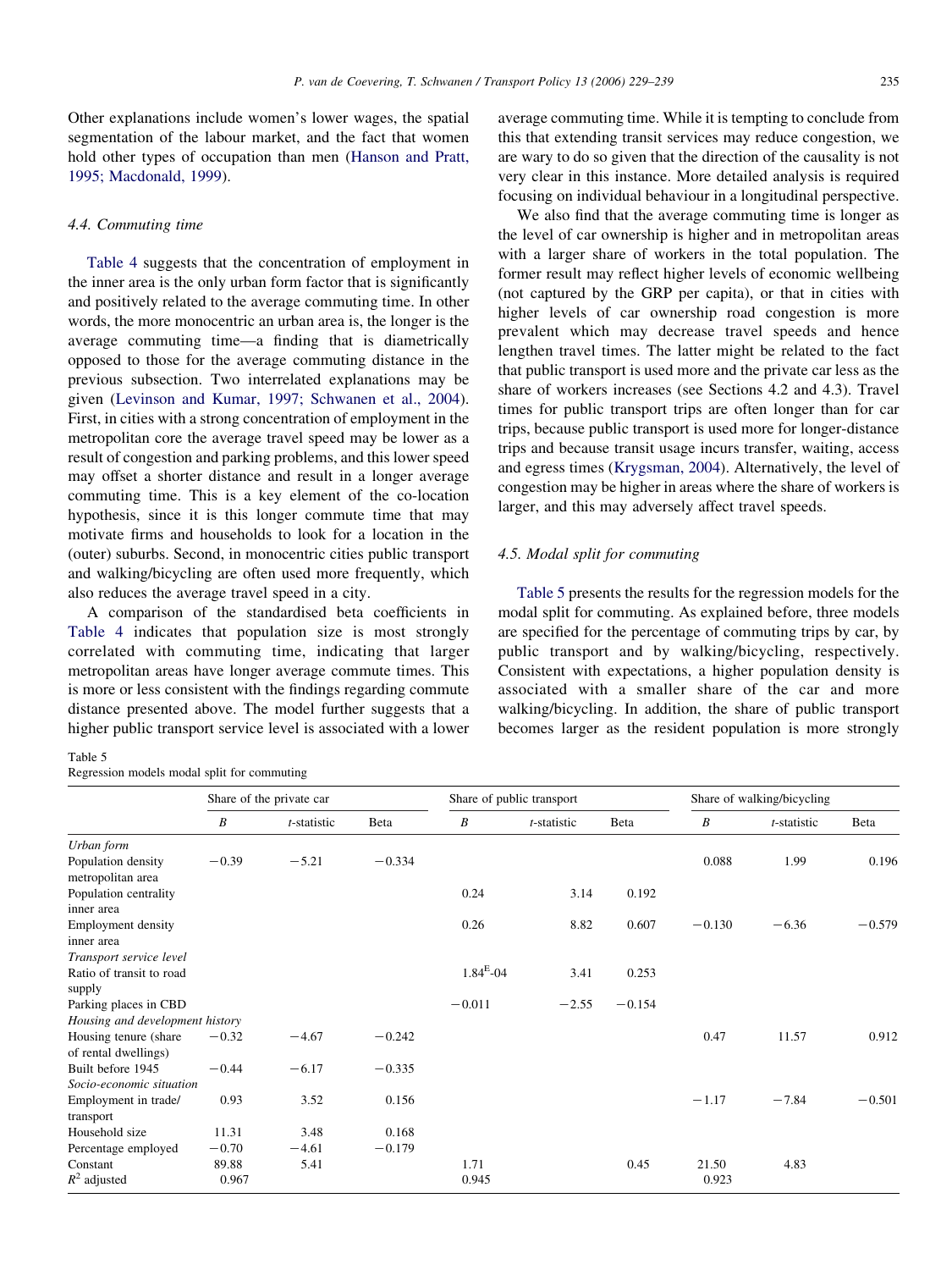concentrated in the inner areas of a metropolitan area. These areas came into existence prior to World war II and tend to be less oriented towards car use and more accustomed to the use of public transport and walking/bicycling. Moreover, the provision of public transport services is more profitable as the demand for travel is more concentrated spatially. This last argument may also explain why the share of commuters using public transport rises with the job density in the inner areas. However, the beneficial effect of employment concentration on public transport is reached at the expense of less walking/bicycling, as the coefficient for job density in the central areas indicates. Perhaps a stronger degree of employment concentration means that home-to-work distances become too long to cover on foot or by bicycle for larger numbers of commuters who therefore resort to transit modes.

Consistent with the results for total distance by public transport, the results for the transport service level factors are as expected. A good provision of public transport relative to road infrastructure and a lower number of public parking places in the CBD stimulate the share of public transport commutes.

The share of walking/bicycling rises and that of the car decreases with the percentage of rental units in the total number of dwellings. We checked whether this result was due to the inclusion of Amsterdam, a city where the proportions of both walking/bicycling and rental dwellings are much higher than elsewhere. This appeared not to be the case, since the coefficient remained statistically significant after Amsterdam was excluded from the analysis. One explanation for the positive impact of the share of rental dwellings might be that in cities with more rental units the average income may be lower, which may in turn imply a larger use of inexpensive modes of travel. In addition, rental dwellings are frequently older than owner-occupied ones and more often built as medium or highrise developments than owner-occupied units. Thus, in the former case the share of rental dwellings acts as a proxy indicator of income and in the latter it suggests that a city's history is relevant to contemporary travel patterns. The latter explanation is in line with the result that the share of commuting by car decreases as the share of pre-1945 dwellings increases. As argued before, this may reflect that neighbourhoods built before World war II are less geared towards car use.

Socio-economic variables also exert a significant influence on the modal split for commuting. Car use rises and walking/bicycling decreases with the share of the labour force employed in the trade/transport sector. This may be attributed to the fact that firms in that sector are typically located in low-density areas on the outskirts of metropolitan areas, often along highways. Such locations are well accessible by cars but not by public transport and certainly not by walking/bicycling. Distances between residential areas and peripheral workplace locations are too far for the use of walking/bicycling. In addition, household size and car use are positively correlated. This might reflect that larger households more often consist of one or more children. As [Dowling](#page-10-0) [\(2000\); Collins and Kearns \(2001\)](#page-10-0) have shown, the car is better suited for travelling with children than transit or walking/bicycling because of it space-time flexibility and because of the

safety and security it provides. Consistent with the results for the distance travelled by car, the share of the car is lower as the percentage of workers in the total population increases.

#### 4.6. Discussion

The analysis does not directly undermine a physical planning approach to reduce automobile dependence. Urban form variables are relevant to all dimensions of travel patterns considered. Interestingly, however, the land use characteristics of the inner area—that part of the city built prior to World war II—seem to be more directly associated with aggregate-level travel patterns than metropolitan-wide population density. The latter is mainly relevant to total vehicle kilometres travelled and the shares of the car and bicycling/walking in the modal split for commuting. From the effects of the inner-area variables one could conclude that historical conditions matter to travel patterns. This is also borne out by the effects of housing tenure and building period on the modal split for commuting.

To some extent, the relevance of historical conditions raises questions about newer cities and/or those that have expanded greatly since 1945. Can policies aimed at increasing densities and the mixing of land uses in such cities successfully recreate the conditions in older cities and will this indeed reduce driving in favour of public transport and bicycling/walking? Answering such questions is beyond the scope of this paper and would require more in-depth qualitative and quantitative research approaches. The results do make clear, however, that multiple conclusions about the feasibility of physical planning can be drawn (even) from the Kenworthy et al. data, ranging from very positive views like those by Newman and colleagues [\(Newman et al., 1995; Newman and Kenworthy, 1999\)](#page-10-0) to more pessimistic ones.

As expected, indicators of socio-economic situation in a city are also statistically significantly related to metropolitan-wide travel patterns. For the average commute distance and time and the share of the private car in the modal split for commuting, these are more important than urban form variables, even at this aggregate level of analysis. From a policy perspective the relevance of these factors is somewhat difficult to explain, because the share of employed persons in the total population and population size are difficult to influence with policies. These results act as a useful reminder that there are limits to what can be realized by physical planning; there are numerous other factors that may result in an increase in distance traveled and vehicle use that may offset or overshadow the transportation benefits of physical planning.

# 5. Regional variations

In this section, we seek to arrive at a more subtle understanding of the differences in metropolitan-wide travel patterns, by analysing to what extent the outcomes presented so far differ for Europe, Canada and the USA. As described before, we have created a set of regional dummies, interacted those with the variables in the model specifications described in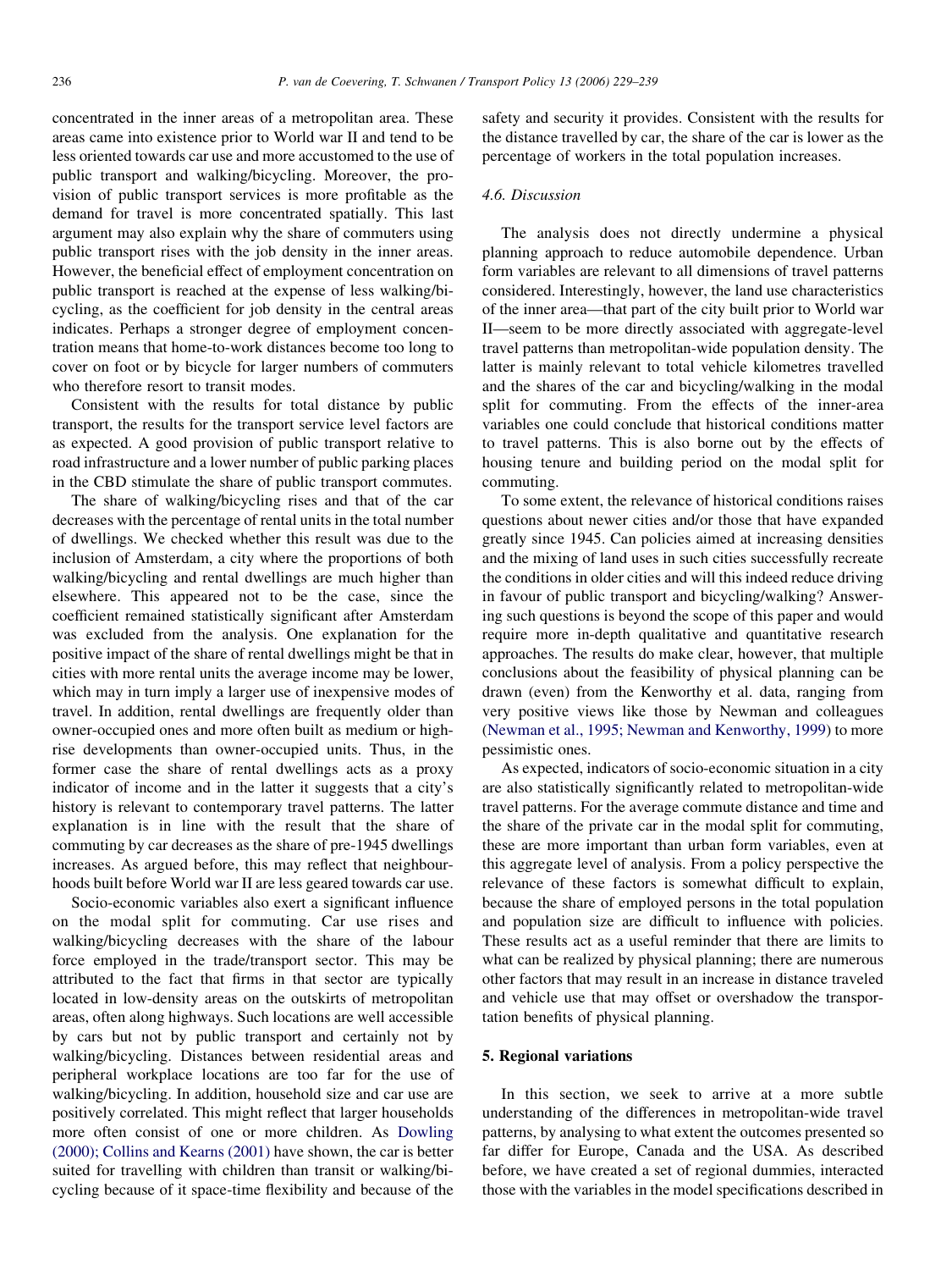Section 4, and allowed these interactions to be included in the model specifications. Before discussing the results, we would like to remind the reader once more that the results should be interpreted with caution due to the small number of cities when segmenting the analysis by world region/country. Table 6 summarises the results. Only the total effects (the sum of the average or main effect for a factor as represented by its overall regression coefficient and the region-specific interaction or the additional regression coefficient for the same variable but for one region only) of those variables for which the impact varies between Europe, Canada and the USA are shown; the coefficients for the other explanatory variables in each model strongly resemble those in the specifications discussed in Section 4, and are therefore omitted. Note that no indications of statistical significance are provided in Table 6. Because all region-specific interactions for which the total effects presented there are statistically significant (at  $\alpha$  = 0.05), the total effects can also be considered as such. [Van de Coevering \(2003\)](#page-10-0) provides more information on the models.

The analysis indicates that regional differences appear to exist for three of the five travel indicators investigated

#### Table 6

Variations in the effects of explanatory variables between Europe, Canada and the USA

|                                                             | European<br>cities | Canadian<br>cities | US.<br>cities |
|-------------------------------------------------------------|--------------------|--------------------|---------------|
| Total distance travelled by private car                     |                    |                    |               |
| Population density metro-                                   | $-105.93$          | $-105.93$          | 8.47          |
| politan area                                                |                    |                    |               |
| Proportion employed                                         | $-88.18$           | $-88.18$           | $-37.33$      |
| Total distance travelled by public transport                |                    |                    |               |
| Employment density inner                                    | 1.77               | 11.33              | 11.33         |
| area                                                        |                    |                    |               |
| Share of the private car in the modal split for commuting   |                    |                    |               |
| Population density metro-                                   | $-0.29$            | $-0.29$            | $-0.04$       |
| politan area                                                |                    |                    |               |
| Housing tenure (share of                                    | $-0.35$            | $-0.35$            | $-0.24$       |
| rental dwellings)                                           |                    |                    |               |
| Household size                                              | 11.21              | 11.21              | 13.43         |
| Proportion employed                                         | $-0.51$            | $-0.51$            | $-0.39$       |
| Trade/transport employ-                                     | 0.76               | 0.76               | 0.97          |
| ment                                                        |                    |                    |               |
| Share of public transport in the modal split for commuting  |                    |                    |               |
| Population centrality inner                                 | 0.24               | 0.24               | 0.10          |
| area                                                        |                    |                    |               |
| Employment density inner                                    | 0.23               | 0.23               | 0.12          |
| area                                                        |                    |                    |               |
| Share of walking/bicycling in the modal split for commuting |                    |                    |               |
| Population density metro-                                   | 0.05               | $-0.15$            | $-0.85$       |
| politan area                                                |                    |                    |               |
| Employment density inner                                    | $-0.13$            | $-0.17$            | $-0.07$       |
| area                                                        |                    |                    |               |
| Housing tenure (share of                                    | 0.29               | 0.14               | 0.11          |
| rental dwellings)                                           |                    |                    |               |
| Trade/transport employ-                                     | $-0.85$            | $-1.06$            | $-1.15$       |
| ment                                                        |                    |                    |               |
|                                                             |                    |                    |               |

The numbers in the table represent the sum of the average (main) effect of a given explanatory factor and an interaction term of that variable with dummies for Europe, Canada and/or USA. Only explanatory factors of the effects vary between European, Canadian and US cities are presented. The other explanatory variables in each model are identical to those in [Tables 3–5.](#page-4-0)

(Table 6): the total distance by private car; the total distance by public transport; and the modal split for commuting. Put otherwise, with the current data no statistically significant differences could be detected in the determinants of commuting distance and time among European, Canadian and US cities.

Turning to the results for the total distance by private car, we see that the impact of metropolitan population density differs between the USA on the one hand and Europe and Canada on the other. The model shows that metropolitan density is only marginally relevant for the explanation of differences among US cities in the Kenworthy et al. data. In addition, the expanded model suggests that the influence of the percentage of workers in the total population on the distance by car is smaller in the USA. It thus appears that the average distance by car depends to a lesser degree on urban form and socio-demographic situation in the USA than in Europe and Canada. Two interrelated explanations for these findings may be given. First, the reliance on and the predisposition towards the private car are higher in the USA than in Europe (e.g. [Salomon et al., 1993](#page-10-0)). Second, as can be seen from [Table 2,](#page-3-0) the average metropolitan population density is more than three times lower and the proportion of the metropolitan population residing in the inner areas 1.6 times lower in the USA than in Europe. These statistics aptly describe the lower acceptability of high-density living to the general public in the USA in the 1990s ([Gordon and Richardson, 1989; 1997; Mindali et al.,](#page-10-0) [2004](#page-10-0)).

With regard to the total distance by public transport, the model suggests that the Canadian cities deviate from those in Europe and the USA. In particular, we find that the positive correlation between employment density and distance by public transport is only very weak in Canada. No explanation is readily available; this result may stem from the fact that only seven Canadian cities are included in the Kenworthy et al. data.

The three models for the modal split for commuting contain the most regionally varying impacts. For all variables with a negative impact on car use—the share of workers in the total population, metropolitan population density, and the share of rental dwellings—the total effect is smaller in the USA than in Europe and Canada. In contrast, the positive impacts of the share of the trade/transport sector in the total employment and the average household size on car use are larger in the USA. This again seems to reflect the larger dependence on and predisposition towards the private car in the USA and the generally weaker preference for urban living there than in Europe and Canada. The pattern of a smaller influence of metropolitan structure is also apparent from the results for the share of commuting trips by public transport. For both the employment density in the inner areas and the centrality of the population the positive effect is statistically significantly smaller in the USA than in Europe and Canada.

For the share of walking/bicycling in the modal split for commuting the results are somewhat different. Table 6 indicates that differences occur among the USA, Europe and Canada for this variable. Consistent with the results for commuting by car and public transport, we see that the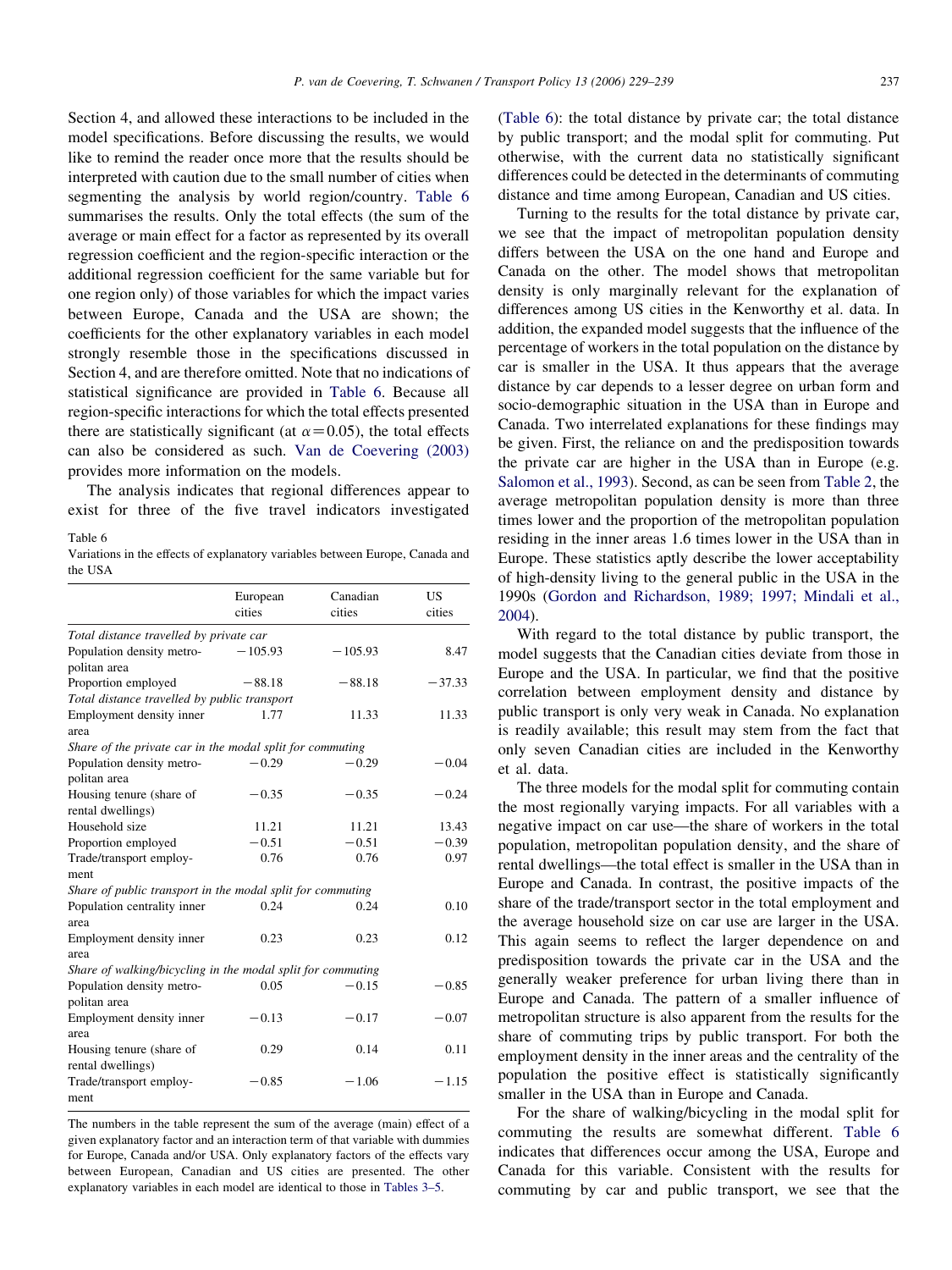negative impacts of metropolitan population density and the share of workforce employed in the trade and transport sector is stronger in the USA than in Europe and Canada, whereas the positive impact of the share of rental dwellings is smaller. These results suggest that walking/bicycling are least favoured in the USA. The only variable that yields different results is the employment density of the inner area, for which the negative impact is largest in Canada and smallest for the USA. In the model for the public transport share the (positive) impact is smaller in the USA than in Europe and Canada. Taken together, these results seem to suggest that the employment density of the inner area is less relevant to the modal split for commuting in the USA. Perhaps the difference between Canada and the USA reflect that transit services relative to densities are better in Canada.

## 6. Conclusions and discussion

While Kenworthy and colleagues have made a very important contribution to our understanding of the relations between urban form and travel patterns, it could be argued that the role of individual travellers as well as the space-time context of cities has remained underexposed in their empiricalanalytical work. In an attempt to assess the seriousness of those limitations, we have augmented the 1990 data collected by Kenworthy and associates for cities in Europe, Canada and the USA with information on housing, development history and the socio-demographic situation, and assessed how these factors, alongside land use and transport infrastructure, are related to travel patterns. We have also investigated to what extent the correlations between land use, transport infrastructure and the aforementioned factors on the one hand and travel patterns on the other differ among European, Canadian and US cities.

As expected, urban form and transportation infrastructure are not the only factors to be statistically related to metropolitan-wide travel patterns. Various socio-demographic and housing and history-related variables are associated with inter-metropolitan differences in travel patterns. At the same time, however, characteristics of urban form appear to remain relevant to all dimensions of travel patterns investigated in this paper once other factors are taken into consideration. For three of the five travel indicators investigated, we have found that the magnitude (and sometimes even the sign) of the effects of one or more determinants varies statistically significantly between European and US cities. Canadian travel patterns resemble those in Europe, when the total distance by car and public transport and the shares of the car and public transport in the commuting modal split are concerned; they take an intermediate position between Europe and the USA with respect to walking/bicycling for commuting.

Before discussing some implications of the results, some cautionary remarks are in order. The sample of cities in the current study is small, even smaller than in [Kenworthy et al.](#page-10-0) [\(1999\); Cameron et al. \(2003\)](#page-10-0), so the findings should be considered as preliminary rather than definitive. Assessments such as the one reported here should thus be repeated for much larger samples of cities. Improvement can also be made in dealing with the space-time context of cities: additional data on individual cities and their characteristics are required. But even then researchers should be careful to infer causality from aggregate-level statistical analysis.

We end this paper by discussing some implications for the future sustainable city vision/model, which can be reached in four steps ([Newman and Kenworthy, 1999\)](#page-10-0): (i) revitalisation of the inner city; (ii) concentration of new development around the present rail system; (iii) discouragement of further urban sprawl; and (iv) extension of the transit system with cross-suburban and orbital rail lines and building new urban villages around them. Our results that the strength of the statistical correlations between land use and travel patterns at the aggregate level appear to differ across regional contexts after other factors are taken into account make us wonder whether it is appropriate to represent the land use-transport relations through a single vision/model of the future sustainable city.

Would not it be more appropriate to replace the singular and coherent vision/model with a series of visions/models tailored to regional contexts and putting more emphasis on specific steps in different regional contexts? In Europe a strong focus on the traditional urban core, high densities, development in rail corridors may be more fruitful than in the USA. There, a stronger emphasis on suburban locations, lower densities and a somewhat larger role for the private car (in addition to rail) seem to be required for policies to be successful. Rather than on (re)centralisation of housing and employment, the US model/vision should accentuate the provision of sufficient and affordable housing in mixed-use medium-density neighbourhoods in the suburbs with good (road) access to suburban employment opportunities in edge cities or more spread out over the metropolitan area. The Canadian model would occupy the middle ground between the European and US versions.

Physical planning policies can provide people with more opportunities for switching modes or reducing the lengths of their trips, but they may not be sufficient for realizing substantial changes in aggregate travel patterns. While the need to supplement physical policies with pricing measures has been emphasized elsewhere (e.g. [Newman and](#page-10-0) [Kenworthy, 1999](#page-10-0)), it is also important that the 'right' type of travellers is attracted to more mixed and denser neighbourhoods. Recent work has suggested there is some empirical evidence from the San Francisco Bay Area that the transport benefits of such neighbourhoods are reduced at least partially, if travellers are attracted who actually prefer living in lower-density environments and/or hold strong procar attitudes [\(Schwanen and Mokhtarian, 2005a,b\)](#page-10-0). Although more research along these lines is certainly required, it is fair to say that individual travellers with their preferences and constraints should be given an explicit place in visions/models of how future sustainable cities should look like. It can only be hoped that extensions like those outlined here will make land use policies more effective and our cities more sustainable.